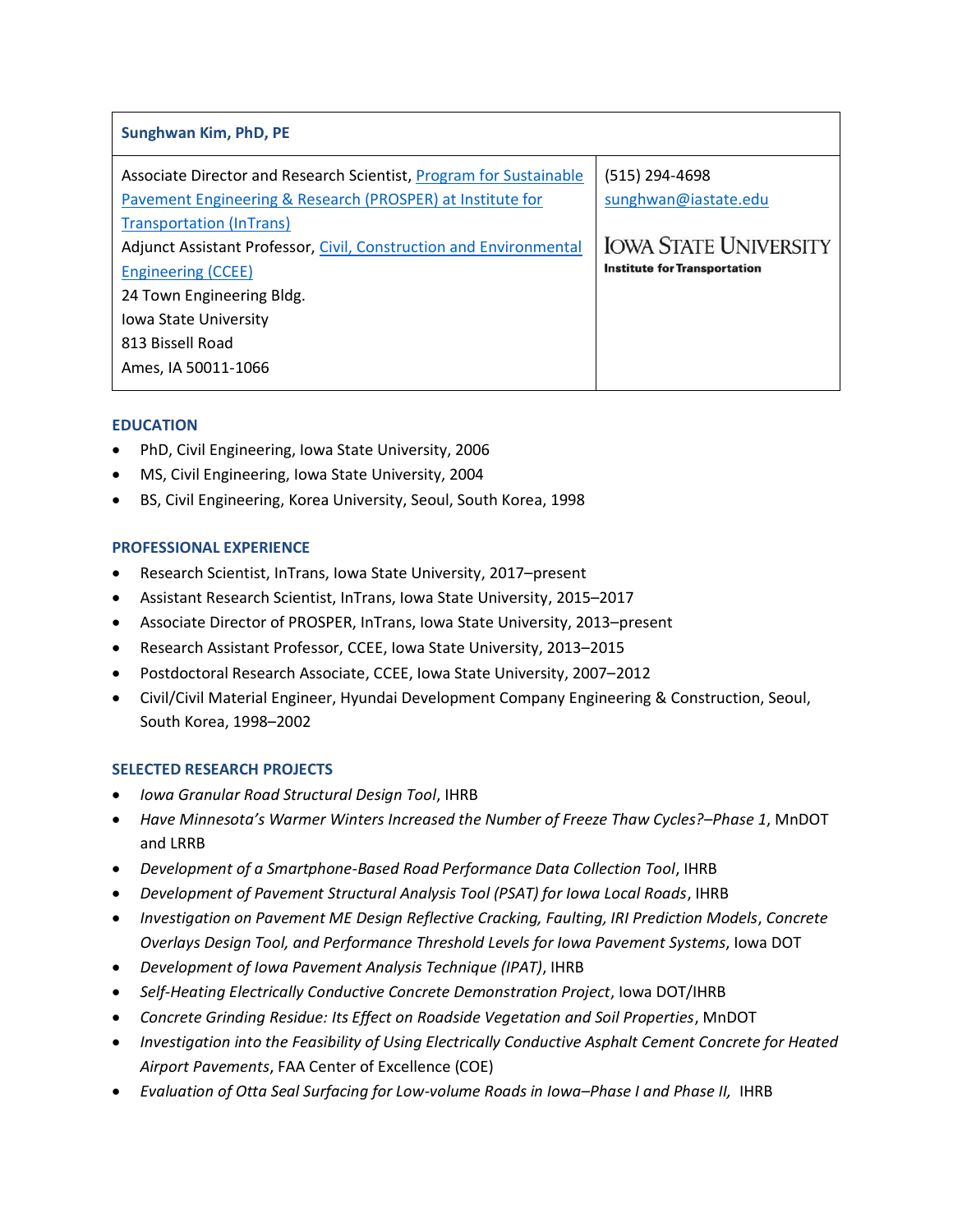- *Impact of Curling and Warping on Concrete Pavement–Phase I and Phase II*, Iowa DOT/IHRB
- *Evaluating Roadway Subsurface Drainage Practices–Phase I and Phase II*, IHRB

# **SELECTED PUBLICATIONS**

- **Authored/co-authored more than 200 peer-reviewed publications and more than 100 technical presentations.**
- Chen, Y., Ceylan, H., Nlenanya, I., Kaya, O., Smadi, O. G., Taylor, P. C., Kim, S., Gopalakrishnan, K., and King, D. E. 2020. Long-term Performance Evaluation of Iowa Concrete Overlays. *International Journal of Pavement Engineering*, DOI:10.1080/10298436.2020.1766687.
- Gopisetti, L. S. P., Ceylan, H., Kim, S., Cetin, B., and Kaya, O. 2020. Sensitivity Index Comparison of Pavement Mechanistic-Empirical Design Input Variables to Reflective Cracking Model for Different Climatic Zones. *Road Materials and Pavement Design*, DOI: 10.1080/14680629.2020.1747523.
- Yang, B., Zhang, Y., Ceylan, H., and Kim, S. 2020. Evaluation of Bio-Based Fog Seal for Low-Volume Road Preservation. *International Journal of Pavement Research and Technology*, Vol. 13, pp. 303*–* 312.
- Kaya, O., Ceylan, H., Kim, S., Waid, D., and Moore, B. 2020. Statistics and Artificial Intelligence Based Pavement Performance and Remaining Service Life Prediction Models for Iowa Flexible and Composite Pavement Systems. *Transportation Research Record: Journal of the Transportation Research Board*, Vol. 2674, pp. 448–460.
- Yang, S., Zhang, Y., Kaya, O., Ceylan, H., and Kim, S. 2020. Investigation of Longitudinal Cracking in Widened Concrete Pavements. *Baltic Journal of Road and Bridge Engineering*, Vol. 15, No. 1, pp. 211*–*231.
- Gushgari, S. Y., Zhang, Y., Nahvi, A., Ceylan, H., Kim, S., Arabzadeh, A., Jahren, C. T., and Øverby, C. 2019. Design, Construction, and Preliminary Investigation of Otta Seal in Iowa. *Transportation Research Record: Journal of the Transportation Research Board*, Vol. 2673, pp. 821–833.
- Luo, C., Wang, Z., Kordbacheh, F., Zhang, Y., Yang, B., Kim, S., Cetin, B., Ceylan, H., and Horton, R. 2019. The Influence of Concrete Grinding Residue on Soil Physical Properties and Plant Growth. *Journal of Environmental Quality*, DOI:10.2134/jeq2019.06.0229.
- Nahvi, A., Zhang, Y., Arabzadeh, A., Satvati, S., Gushgari, S. Y., Ceylan, H., Jahren, C. T., Gransberg, D. D., and Kim, S. 2019. Economics of Upgrading Gravel Roads to Otta Seal Surface. *Applied Economics*, pp. 1*–*13.
- Kim, S., Gopalakrishnan, K., Ceylan, H., and Steffes, R. F. 2014. Performance Evaluation of Roadway Subdrain Outlets in Iowa. *Transportation Research Record: Journal of the Transportation Research Board*, Vol. 2462, pp. 68–76.
- Kim, S., Gopalakrishnan, K., and Ceylan, H. 2012. Moisture Susceptibility of Subgrade Soils Stabilized by Lignin-Based Renewable Energy Co-product. *Journal of Transportation Engineering*, Vol. 138, No. 11, pp. 1283*–*1290.
- Kim, S., Gopalakrishnan, K., and Ceylan, H. 2011. Unbound Material Characterization with Nottingham Asphalt Tester (NAT). *Proc., ICE – Construction Materials*, Vol.165, No 6, pp. 355–365.